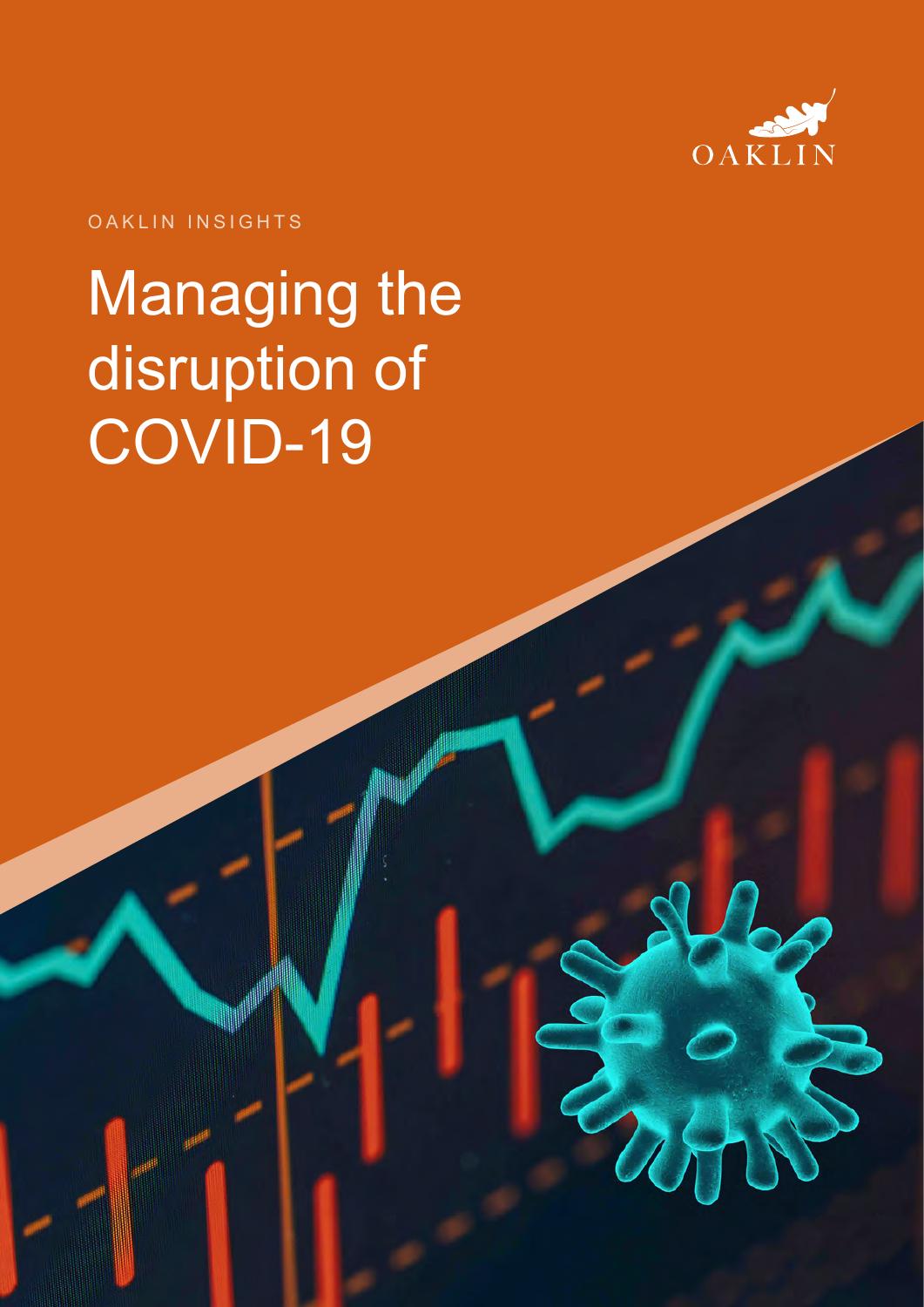

### Introduction

**As a business leader, whether of a small team, a department or an entire company, COVID-19 is forcing you to deal with an unprecedented level of uncertainty, ambiguity and change. And the same is true for your team. We are all wrestling with a myriad of questions right now.** 

#### • How can I do my job remotely?

- What does that latest Government guidance and support mean for me?
- How can I look after my family, my colleagues and my customers at the same time?
- How can I address the immediate issues that COVID-19 presents to my job, without losing sight of the medium and long term?
- Will I have a job next month, or even next week?

The answers to these questions vary enormously for each of us. In some instances, they are things we've dealt with before but on a smaller scale and a slower rate of change. Nonetheless, when managing disruption of this magnitude, we can draw on lessons from the ways we plan and manage changes associated with business transformation programmes.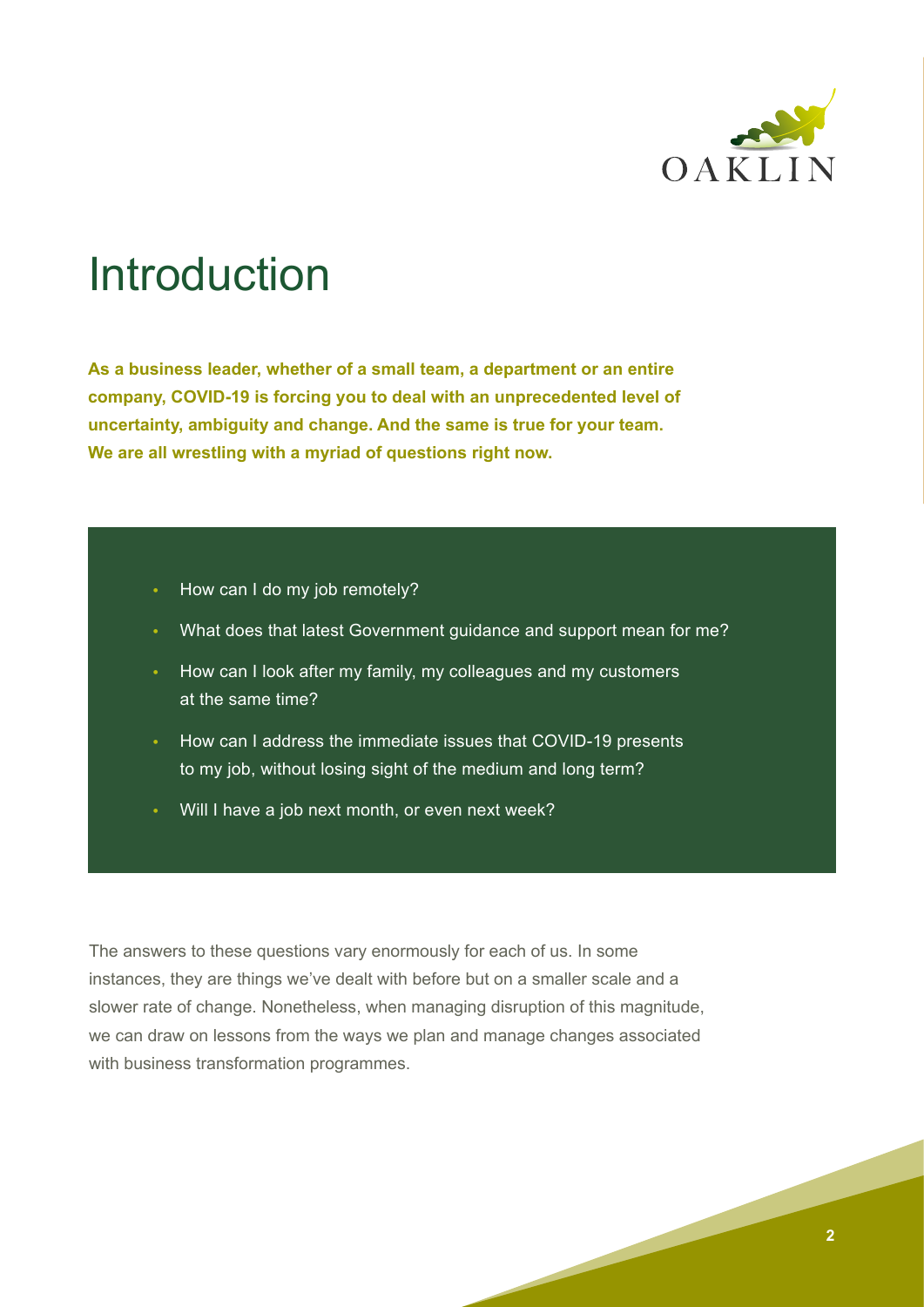### Clear situational awareness

You need to make sure you know the location, wellbeing and practical constraints (physically and technically) of your teammates and clients. You have immediate opportunities to help both groups. This includes looking for ways to support them through short-term cashflow issues, allowing them to work flexibly and providing flexible access to your products and services. However, consider these opportunities against the backdrop of your corporate financial realities, including your cost base and short-term revenue challenges. It is important to be a responsible

steward of your business so that you can look after your colleagues and customers in the long term – not just over the next few weeks.

Take a moment to ask yourself whether you have a clear picture of your position. Not just in a fiscal sense, but also whether you are being socially responsible. Do you know how to help? Are you working in accordance with the latest Government instructions and taking advantage of the support being offered?

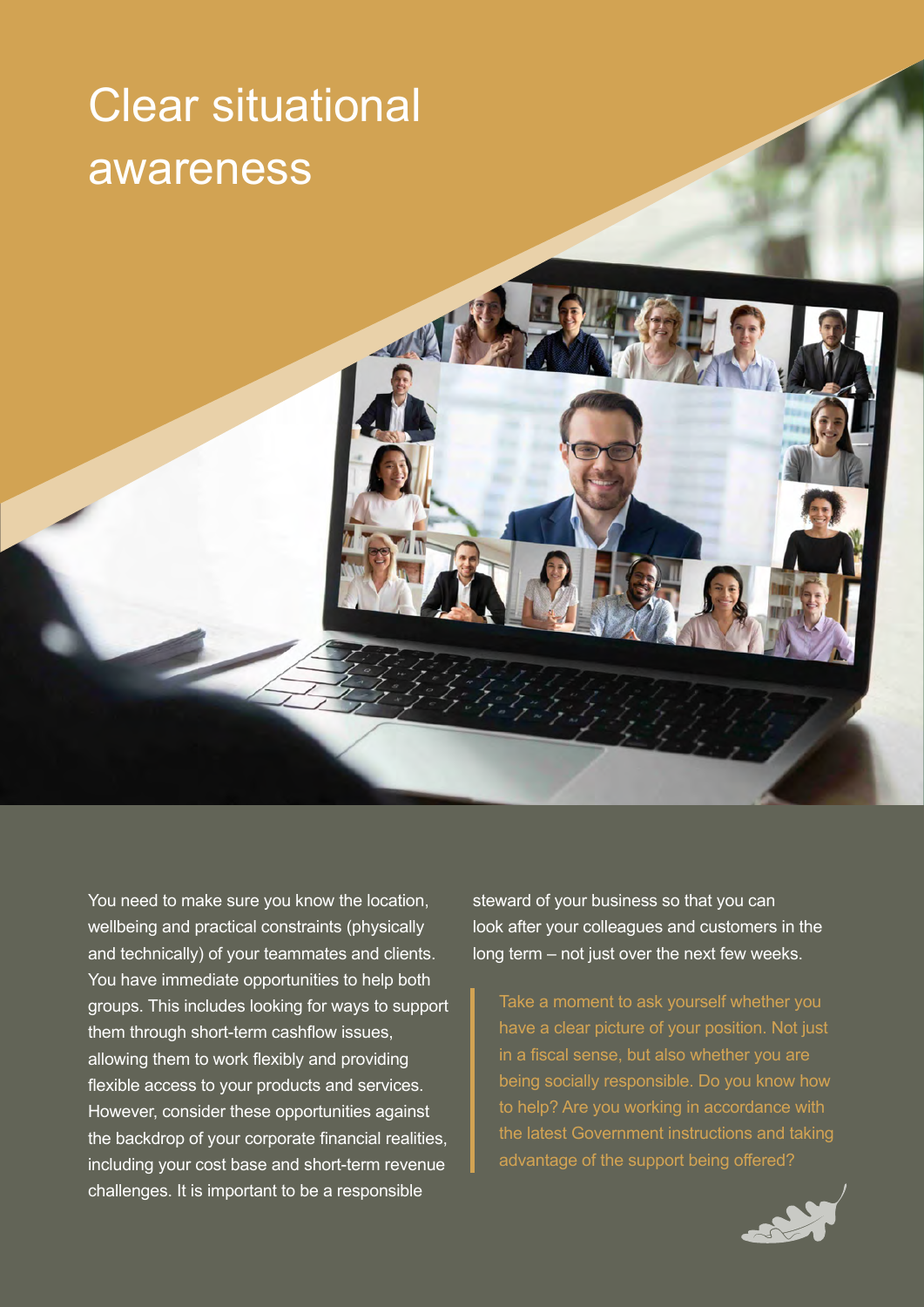

# Support your team through change

**The uncertainty of COVID-19 and the practical changes we have had to make to the way we work have significantly impacted everyone. That said, you can still apply lessons from typical business transformation changes to soften your team's anxiety.** 

First, determine how the current changes are impacting your colleagues and clients at a human level. This will help uncover ways to support the formation of new habits and break old ones. Actively promote necessary changes by visibly practicing what you preach and supporting new ways of working with continuous coaching and encouragement.

You may be struggling with adapting your own routine. Showing your human side can only help. Disruption on this scale needs empathy, honesty, understanding and above all, a sense of common purpose and shared struggle to help everyone pull through. Expect, and manage

individuals' natural resistance to change, which is often borne out of fear and uncertainty. More than ever, now is the time to communicate, communicate, communicate.

Underpinning of all of this must be a compelling vision of the future, in terms that your team understands, to help them sign up to the journey ahead. Can you describe what the future looks like? Are you ready to help people through changes in their roles, either temporary or permanent? Can you provide the light at the end of the tunnel for you and your team? Do you believe it yourself?

With a focus on a clear understanding of your current business environment, supporting your colleagues through these significant changes and adjusting your business to meet its challenges, you will find you are positioning it more strongly not only for the immediate disruption but for longer-term success.

**4**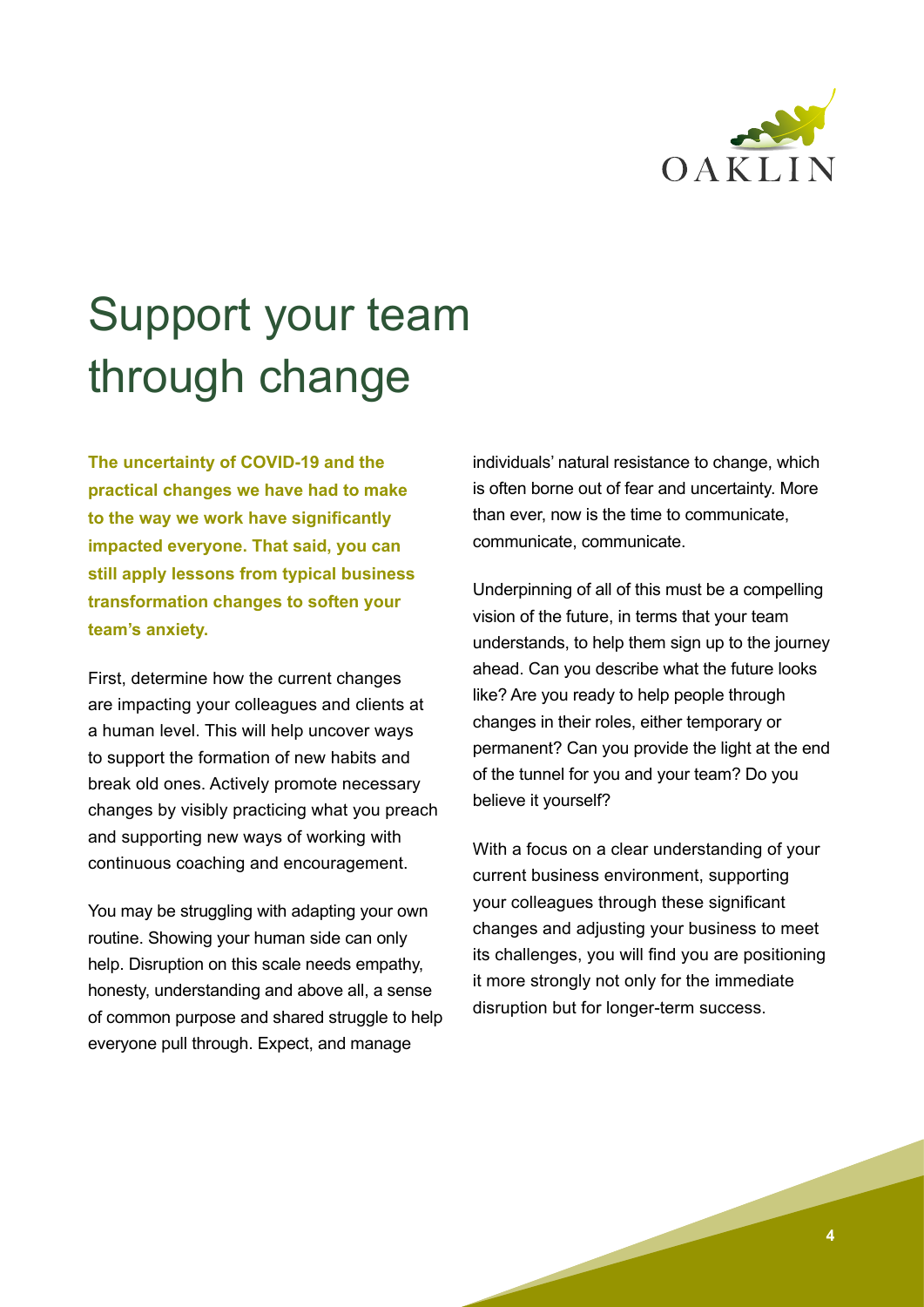"Disruption on this scale needs empathy, honesty, understanding and above all, a sense of common purpose and shared struggle to help everyone pull through."

 $\mathsf S$ 

Wonday .

2020

 $\overline{\text{Kepson}}$ 

sa

- Kepsinul

 $\overline{\mathsf{M}}$ 



**5 5**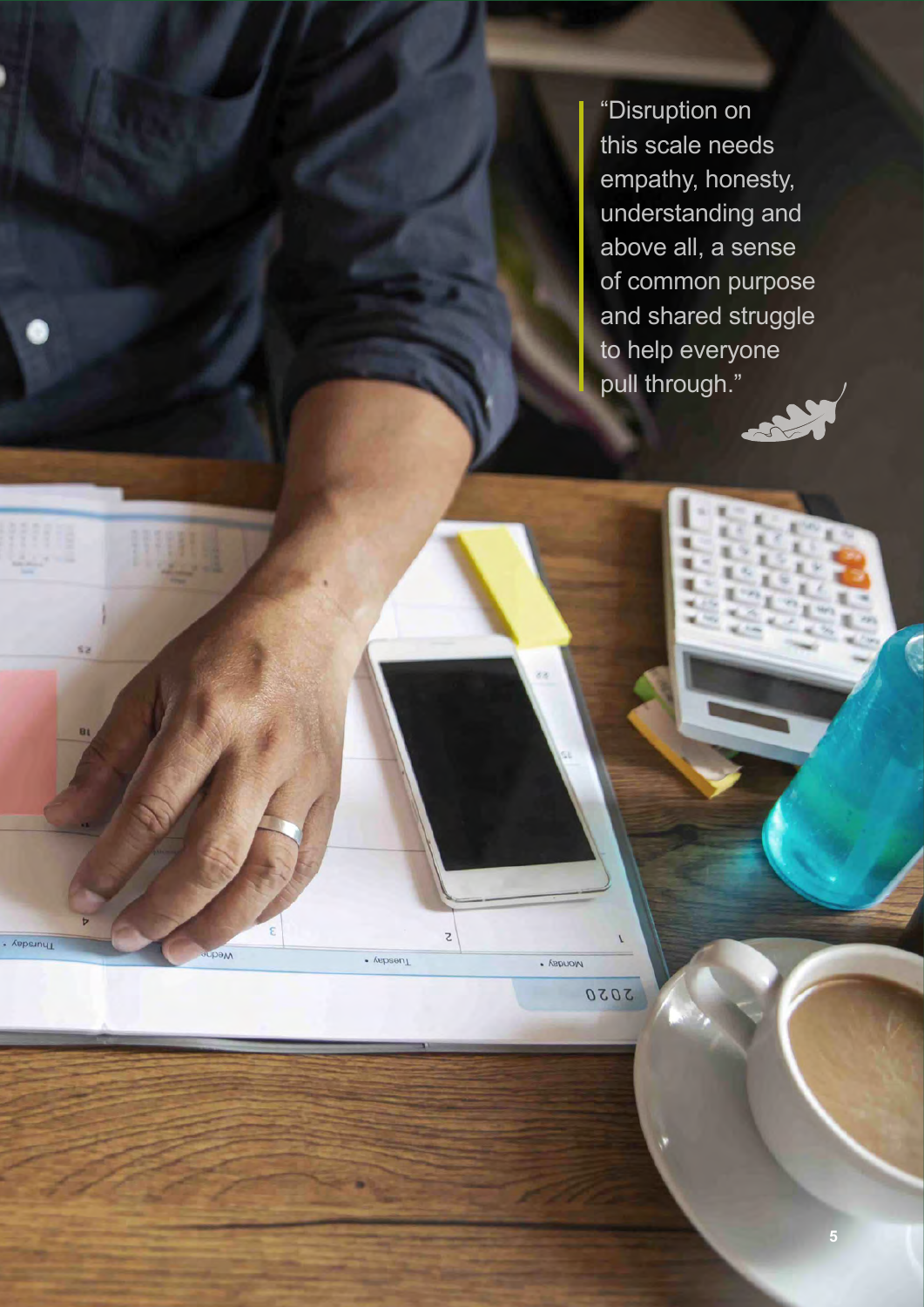

## Adjust your business for the current challenges

**With your team properly supported, engaged and aligning behind your path forward, you can move at pace and react to the new challenges facing your business. It's important to allow discussion that includes all influential team members, rather than only including senior colleagues, as this encourages innovation and creativity.** 

Some organisations are seeing unprecedented demand, with health services and grocery retailers at the forefront. Others, like the hospitality and travel industries, have seen all demand for their services dry up overnight. Many other sectors lie somewhere in the middle, hampered with even more uncertainty of what the future holds. If your business hasn't been directly impacted yet, it is almost certainly only a matter of time. You need to quickly understand what drives value in your business in the current economy, how to maximise that value and how to manage your costs while you do it.

Getting the right data quickly should be a priority so that you can adapt rapidly. You can improve your business intelligence dataset over time, but you need a baseline that everyone can use for informed decision-making. Nothing drives inefficiency like arguing about unclear data when you are trying to implement changes to your business.

Do you have a common view of your data so that you can be evidence-led in your decisionmaking? Can you make targeted adjustments to your business model with reasonable certainty on the likely outcomes? If you are focussing your adjustments on the customer, are you remaining customer-centric?

With a focus on a clear understanding of your current business environment, supporting your colleagues through these significant changes and adjusting your business to meet its challenges, you will find you are positioning it more strongly not only for the immediate disruption but for longer-term success.